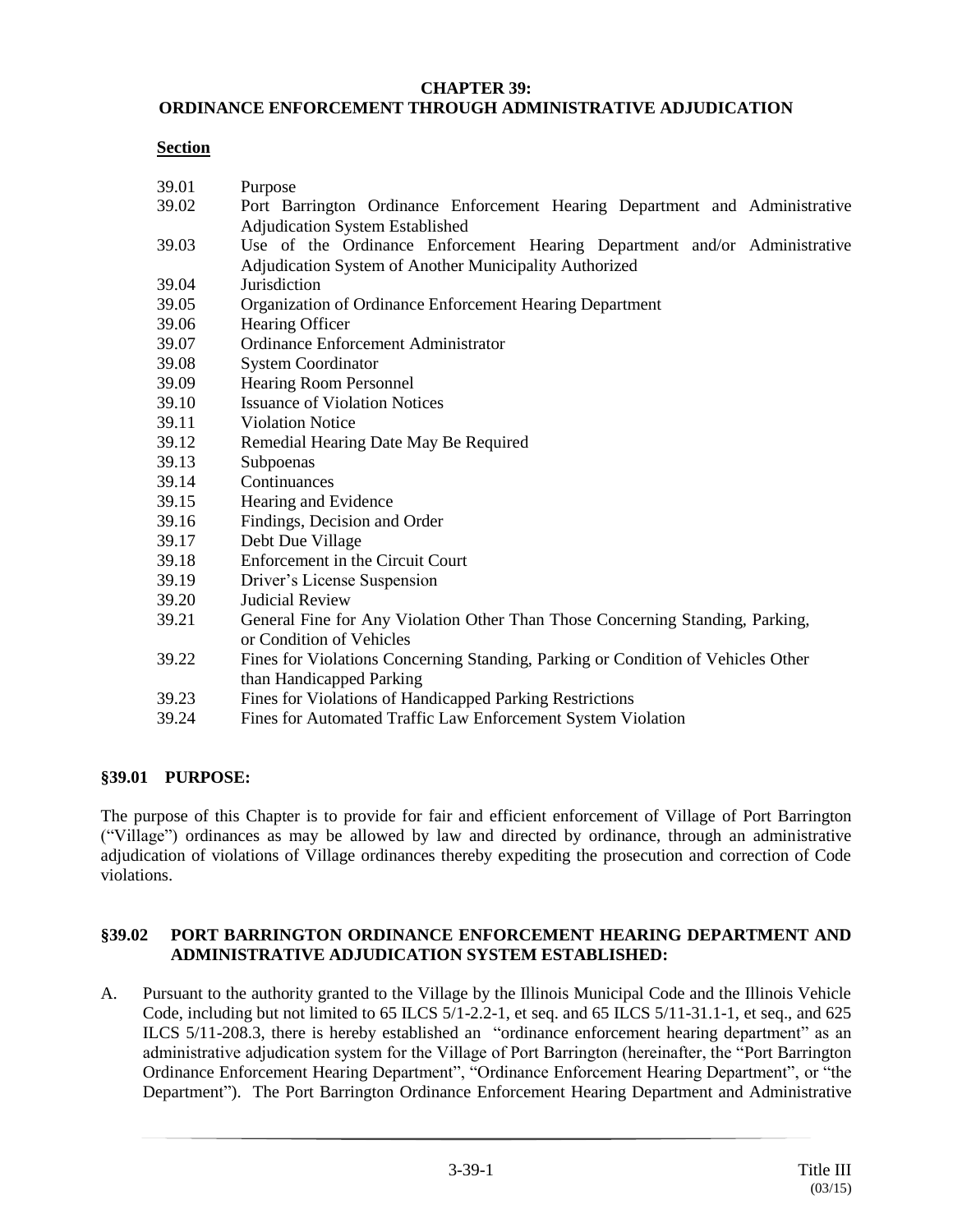Adjudication System as established by this Chapter shall either be a separate agency within the Village government or, in the alternative, shall be the administrative adjudication system of another municipality, the use of which shall be authorized by an intergovernmental agreement. For purposes of this and related Sections of the Village Code, the terms herein shall have the same meaning as ascribed by the Illinois Municipal Code.

B. The Port Barrington Ordinance Enforcement Hearing Department shall have the power to enforce compliance with all Village ordinances as from time to time are authorized by the Corporate Authorities of the Village, except for any reportable offense under 65 ILCS 5/6-204, and except for any offense which is based upon a traffic regulation governing the movement of vehicles and prohibited from local adjudication under 65 ILCS 5/1-2.2-5. The establishment of the Ordinance Enforcement Hearing Department does not preclude the Corporate Authorities of the Village from using any other legal system or other lawful method to enforce ordinances of the Village.

### **§39.03 USE OF THE ORDINANCE ENFORCEMENT HEARING DEPARTMENT AND/OR ADMINISTRATIVE ADJUDICATION SYSTEM OF ANOTHER MUNICIPALITY AUTHORIZED:**

Notwithstanding anything contained in this Chapter to the contrary, with the prior approval of the Corporate Authorities of this Village, pursuant to an intergovernmental agreement, the ordinance enforcement department and/or administrative adjudication system of another municipality may be used by the Village to implement this Chapter and to serve in all respects as the Ordinance Enforcement Hearing Department and the Administrative Adjudication system of this Village as herein established. The establishment of the Port Barrington Ordinance Enforcement Hearing Department does not preclude the Corporate Authorities of the Village from using any other lawful method to enforce this Code and any other Village ordinances.

#### **§39.04 JURISDICTION:**

The Ordinance Enforcement Hearing Department shall have the authority and jurisdiction to adjudicate matters arising out of alleged violations of any provisions of this Code or other Village ordinance, including, but not limited to, building code violations that must be adjudicated, pursuant to Division 31.1 of Article 11 and/or pursuant to other provisions of the Illinois Municipal Code, and any offense under the Illinois Vehicle Code or similar local ordinance, except any offense that is based upon a traffic regulation governing the movement of vehicles and except for any offense or similar local ordinance which is a reportable offense under Section 6-204 of the Illinois Vehicle Code. The Ordinance Enforcement Hearing Department shall be administered in accordance with 65 Illinois Compiled Statutes 5/1-2.1-1 et seq., and 5/11-31.1-1, et seq.

# **§39.05 ORGANIZATION OF ORDINANCE ENFORCEMENT HEARING DEPARTMENT:**

The Ordinance Enforcement Department shall be composed of a Hearing Officer, an Ordinance Enforcement Administrator, System Coordinator, and hearing room personnel. The Hearing Officer shall be appointed by the Village President, with the power and authority as hereinafter set forth. Such appointment shall be subject to the advice and consent of the Village Board of Trustees. Said appointment shall be terminable at the will of the Village President and the Board of Trustees. The Ordinance Enforcement Administrator, System Coordinator and other hearing room personnel shall be appointed or assigned by the Village President. Such appointments or assignments shall be terminable at the pleasure of the Village President.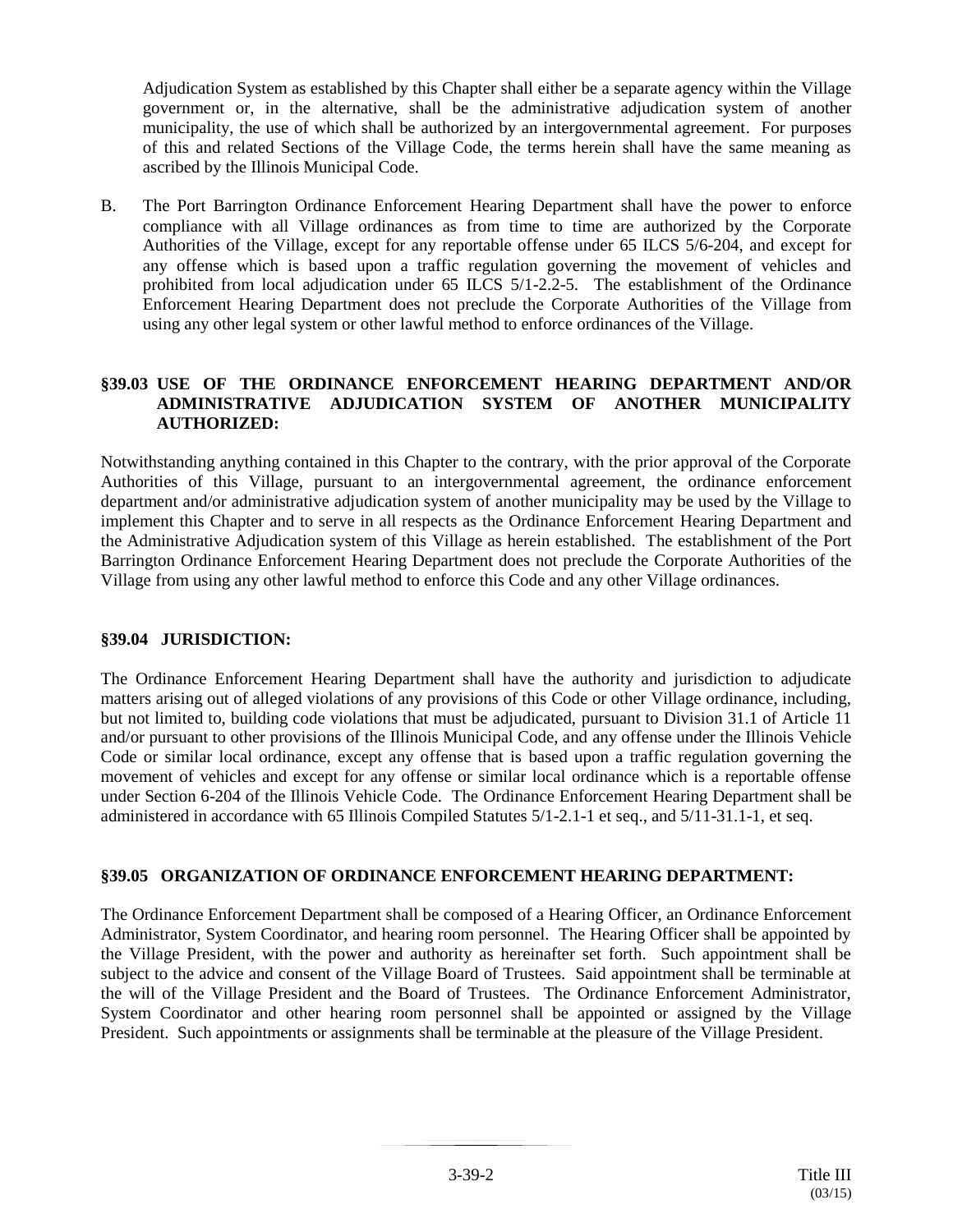## **§39.06 HEARING OFFICER:**

- A. Either the Village President shall appoint a qualified attorney as the Village Administrative Hearing Officer ("the Hearing Officer"), with the advice and consent of the Board of Trustees, in accordance with 65 ILCS 5/1-2.2-1, et seq., and 65 ILCS 5/11-31.1-1, et seq. of the Illinois Municipal Code, or, in the alternative, an administrative hearing officer appointed by another municipality may also serve as the hearing officer for the Village pursuant to an intergovernmental agreement.
- B. A Hearing Officer must be an attorney licensed to practice law in the State of Illinois for at least three (3) years and shall have successfully completed a formal training program as required by the applicable Illinois statutes.
- C. The Hearing Officer shall preside over all adjudicatory hearings and shall have the following powers and duties:
	- (1) Hear testimony and accept evidence that is relevant to the existence of a Village Code violation;
	- (2) Preserve and authenticate the record of the hearing and all exhibits and evidence introduced at the hearing;
	- (3) Issue and sign a written finding, decision and order stating whether a Village Code violation exists;
	- (4) Impose penalties, sanctions, or such other relief consistent with applicable Village Code provisions and assessing costs upon finding a party liable for the charged violation, except however, that in no event shall the Hearing Officer have authority to impose a penalty of incarceration; and
	- (5) As part of the disposition of any notice of violation, the Hearing Officer shall be authorized to enter an Order of Supervision and, in addition to other applicable penalties and charges, may order the defendant to perform community service and/or to participate in remedial classes or counseling.
- D. Prior to conducting administrative adjudication proceedings under this Chapter, the Hearing Officer shall have successfully completed a formal training program which includes the following:
	- (1) Instruction on the rules of procedure of the administrative hearings over which the Hearing Officer shall preside;
	- (2) Orientation to each subject area of the code violations that he/she will adjudicate;
	- (3) Observation of administrative hearings; and
	- (4) Participation in hypothetical cases, including rules on evidence and issuing final orders.

# **§39.07 ORDINANCE ENFORCEMENT ADMINISTRATOR:**

The Ordinance Enforcement Administrator is authorized and directed to:

- A. Operate and manage the system of administrative adjudication of Village ordinance violation as may be permitted by law and directed by ordinance.
- B. Adopt, distribute and process all notices as may be required under this Chapter or as may be reasonably required to carry out the purpose of this Chapter.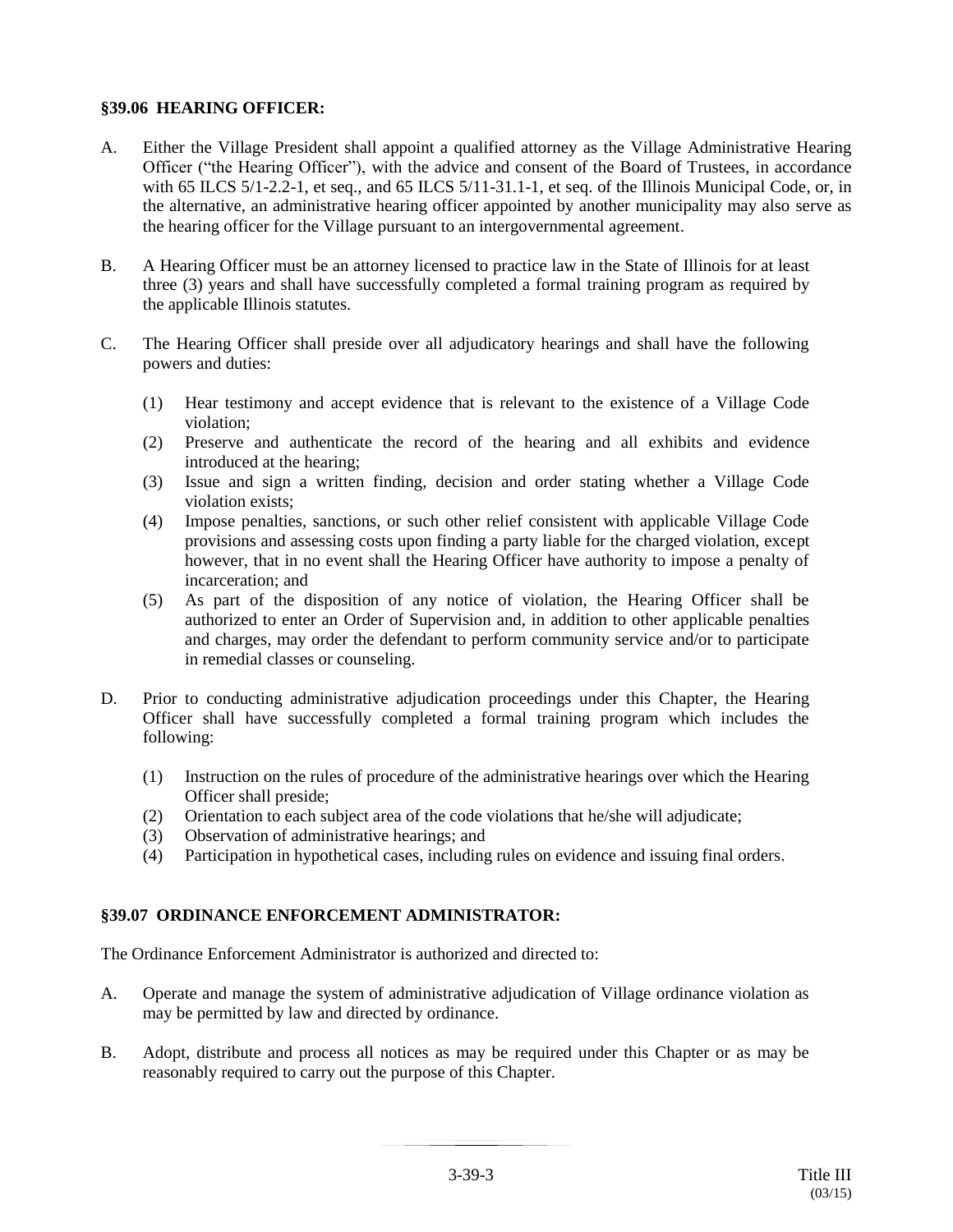- C. Collect moneys paid as fines and/or penalties assessed after a final determination of liability.
- D. Certify copies of final determination of an ordinance violation adjudicated pursuant to this Chapter, and any factual reports verifying the final determination of any violation liability which was issued in accordance with this Chapter, the laws of the State of Illinois, including 625 ILCS 5/11-208.3, as from time to time amended.
- E. Certify reports to the Secretary of State concerning initiation of suspension of driving privileges in accordance with the provisions of this Chapter as hereinafter set forth, and those of 625 ILCS 5/6-306.5.
- F. Promulgate rules and regulations reasonably required to operate and maintain the administrative adjudication system hereby created.
- G. Collect unpaid fines and penalties through private collection agencies and pursuit of all postjudgment remedies available by current law.

## **§39.08 SYSTEM COORDINATOR:**

The System Coordinator is hereby authorized and directed to operate and maintain the computer programs utilized in the Village's Administrative Adjudication System, including but not limited to:

- A. Input of violation notice information.
- B. Establishing court dates and notice dates.
- C. Record fine and penalty assessment and payments.
- D. Issue payment receipts.
- E. Issue succeeding notice of hearing dates and/or final determination of liability; issue notice of immobilization; issue notice of impending impoundment; issue notice of impending driver's license suspension, as directed by the Ordinance Enforcement Administrator in accordance with the provisions hereinafter set forth.
- F. Keep accurate records of appearances and non-appearances at administrative hearings, pleas entered, judgments entered, sanctions imposed, if any, fines and penalties assessed and paid.
- G. The Ordinance Enforcement Administrator may also serve as the System Coordinator.

#### **§39.09 HEARING ROOM PERSONNEL:**

Hearing room personnel shall be employees of the Village or employees of the municipality with which the Village has entered into an intergovernmental agreement for the provision of an administrative adjudication system and shall perform such services as directed by the Hearing Officer or by the Ordinance Enforcement Administrator and may be authorized and directed to:

A. Maintain hearing room decorum.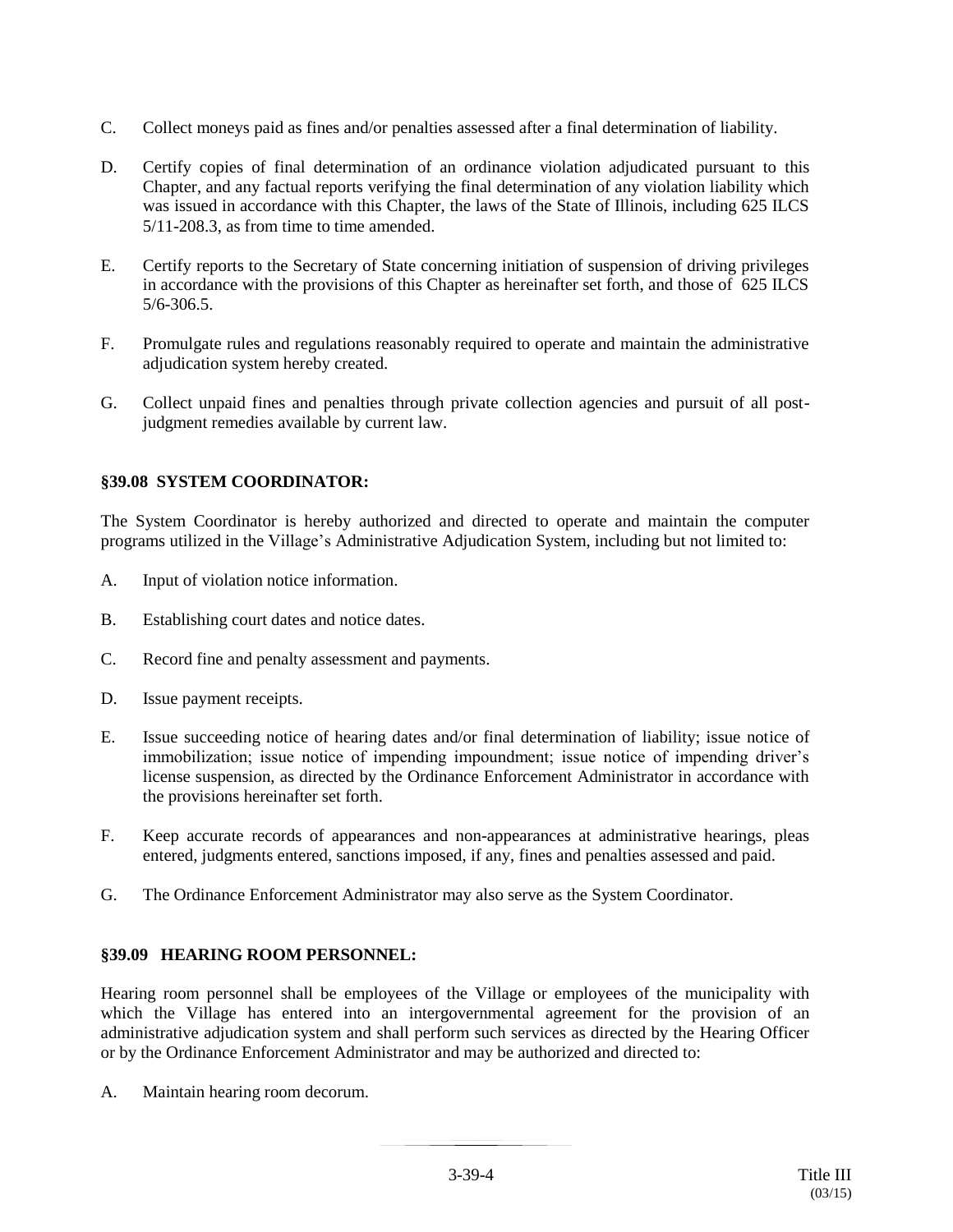- B. Have and execute authority as is granted to courtroom deputies of the Circuit Court.
- C. Perform such other duties or acts as may reasonably be required and as directed by the Hearing Officer or Ordinance Enforcement Administrator.

## **§39.10 ISSUANCE OF VIOLATION NOTICES:**

- A. Notice of any ordinance violation shall be issued by the persons authorized under this Code and shall contain information adequate to inform the violator of the nature of the violation and shall be certified by the person issuing the violation notice and constitute prima facie evidence of the violation cited as hereinafter set forth.
- B. All sworn police personnel, or any community service officer serving the Village, any Village inspector, any Village building officer, and/or the Village President of the Village, or any designee of the Village President, as well as other specifically designated individuals authorized by the Village President.
- C. Any individual authorized by this Chapter to issue violation notices and who observes or detects an ordinance violation authorized to be adjudicated under this Chapter or a violation of any section of any Village ordinance, is authorized to issue notice of violation thereof and shall make service thereof as is hereinafter set forth.

# **§39.11 VIOLATION NOTICE:**

- A. The violation notice shall contain, but shall not be limited to, the following information:
	- 1. The name of the party violating the ordinance, if known.
	- 2. The date and time of the violation (date of issuance).
	- 3. The type and nature of the violation and the ordinance violated.
	- 4. Vehicle make and state registration number (if applicable).
	- 5. The names of any witnesses to the violation.
	- 6. The signature and identification number of the person issuing the notice.
	- 7. The date and location of the adjudicating hearing of ordinance violations which date shall be not less than 30 nor more than 40 days after the date of the violation notice, except that violations noticed under the Village's Automated Traffic Law Enforcement System, if any, shall have the hearing scheduled within 6 months of the date of the violation.
	- 8. The legal authority and jurisdiction under which the hearing is to be held and the penalties for failure to appear at the hearing.
	- 9. Notices issued under the provisions of the Village's Automated Traffic Law Enforcement System, if any, may, but shall not be required to, establish a hearing date therein and may provide instructions to the alleged violator for requesting a hearing and hearing date on the alleged violation according to a schedule provided consistent with the provisions of this Chapter.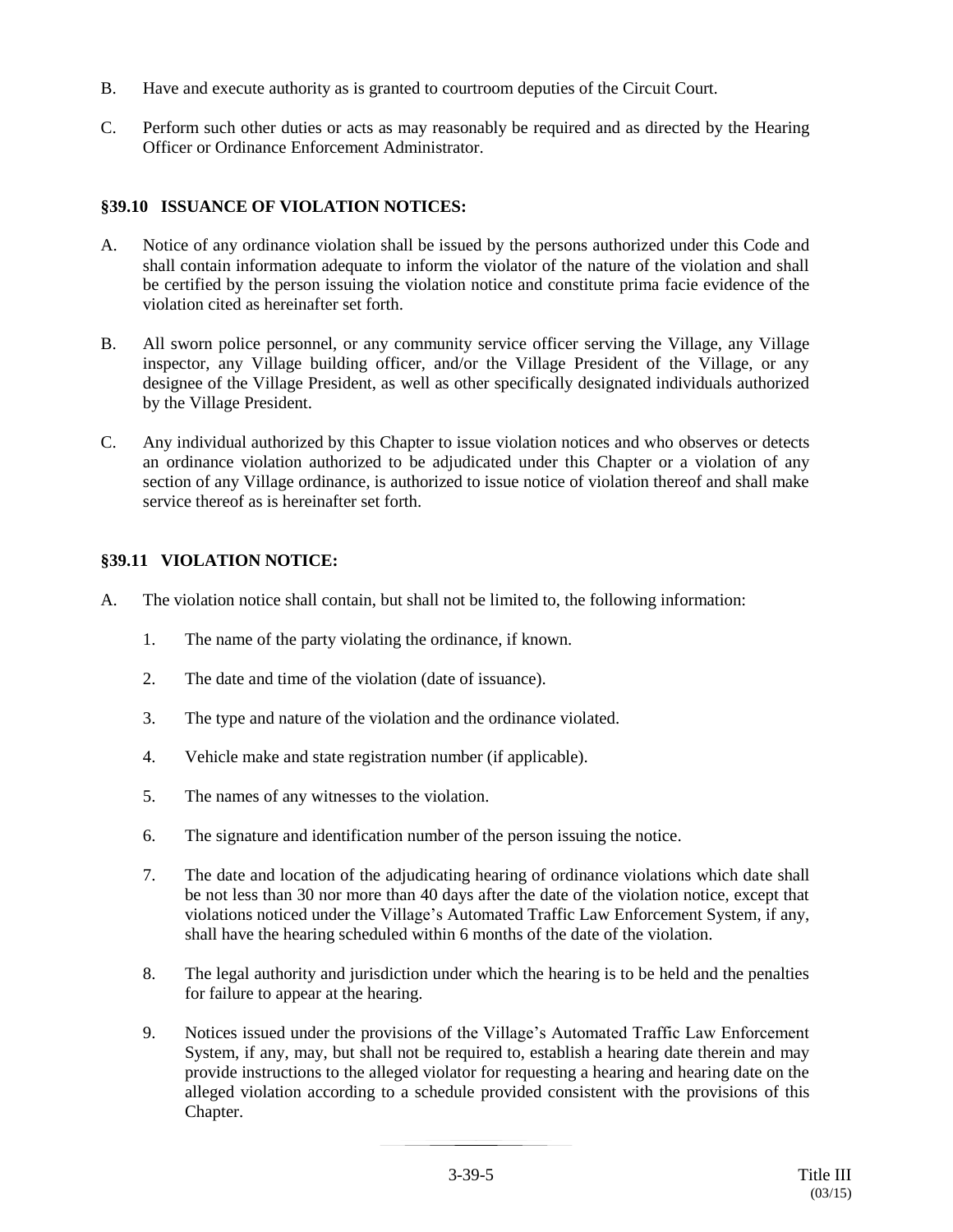- B. The correctness of facts contained in any violation notice shall be verified by the person issuing said notice by:
	- 1. Signing his/her name to the notice at the time of issuance; or
	- 2. In the case of a notice produced by a computer device used by the Village's Automated Traffic Law Enforcement System, if any, by signing a single certificate, to be kept by the Ordinance Enforcement Administrator, attesting to the correctness of all notices produced by the device while under his/her control.
- C. The original or a facsimile of the violation notice shall be retained by the Ordinance Enforcement Administrator where a docket number shall be stamped on all copies and a hearing date noticed. The notice shall be kept as a record in the ordinary course of business by the Ordinance Enforcement Administrator. One copy of the violation notice shall be returned to the person issuing the notice that he or she may prepare evidence for presentation at the hearing on the date indicated. One copy of the violation shall be served by first class mail to the alleged violator along with a summons commanding the alleged violator to appear.
- D. Any violation notice issued, signed and served in accordance herewith, or a copy of the notice, shall be prima facie correct and shall be prima facie evidence of the correctness of the facts shown on the notice.
- E. Notices issued in accordance with a Village automated traffic law enforcement system, if any, which records violations of the Illinois Vehicle Code, 625 ILCS 5/11-306, disregarding a traffic control device or turn on red violation may be issued by the Village or its designated representative. Written notice of the violation shall be made to the registered owner or lessee of the vehicle by U.S. mail within 30 days after the Illinois Secretary of State makes notification of the identity of the registered owner or lessee of the vehicle, and in no event later than 90 days following the violation. The Village, or its designated representative, shall only be required to notify a lessee if the leasing company/lessor provides the lessee's name by an affidavit and a copy of the lease within 60 days, if the leasing company/lessor does not so respond within the time required, the leasing company/lessor may be found liable. If any notice to an address is returned as undeliverable, a second notice shall be sent to the last known address recorded in a United States Post Office approved database of the owner or lessee of the cited vehicle.
- F. An automated traffic law violation shall require a review of the associated recorded image by a Traffic Compliance Administrator provided by the municipality with which the Village has entered into an intergovernmental agreement for the provision of an administrative adjudication system, who shall inspect the image and determine whether the motor vehicle was being operated in violation of the Illinois Vehicle Code, or whether a lawful defense is visible. Upon determination that the recorded image captures a violation and that no defense applies, the notice of violation shall be served upon registered vehicle owner in the manner provided above. The Traffic Compliance Administrator shall retain a copy of all violation notices, recorded images and other correspondence mailed to the owner of the vehicle. Each notice of violation shall constitute evidence of the facts contained in the notice and is admissible in any proceeding alleging a violation of the above noted statutory and local provisions and shall be prima facie evidence of a violation, subject to rebuttal on the basis of the defenses established by law.
- G. Traffic Compliance Notice Additional Notice Requirements. The notice of violation shall be issued by the Village or its designated authority and shall include the following information: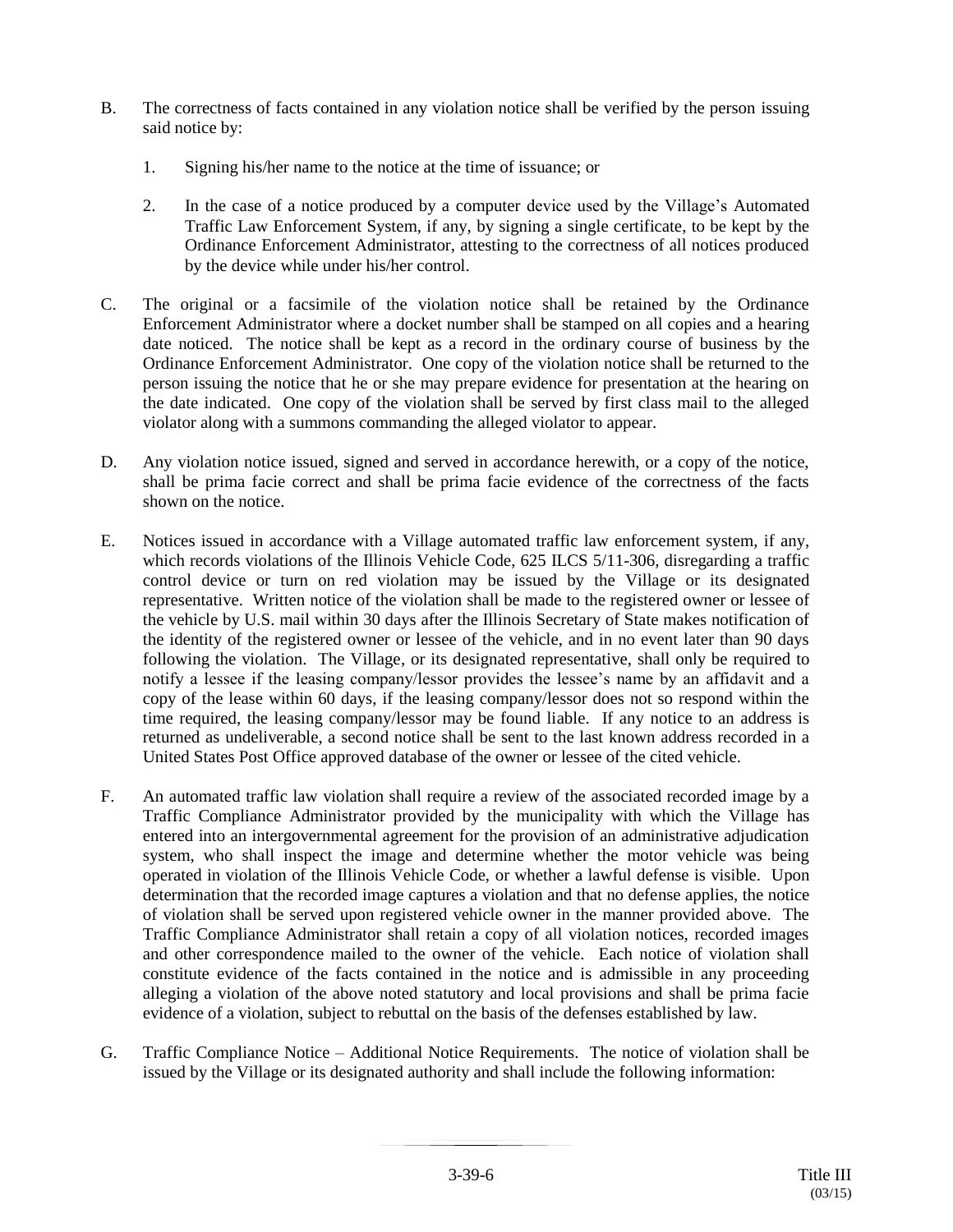- 1. Name and address of the registered owner or lessee of the vehicle, as indicated by the records of the Secretary of State, or, if such information is outdated or unattainable, then the last known address recorded in the United States Post Office approved database.
- 2. The make (only if discernable) and registration number of the motor vehicle involved in the violation.
- 3. Violation charged.
- 4. The location where the violation occurred.
- 5. Date and time of violation.
- 6. A copy of recorded images.
- 7. The amount of civil penalty and the date by which the penalty should be paid (21 days from the date of issuance), if a hearing is not requested, and a statement that the payment of the fine shall operate as a final disposition of the violation.
- 8. A statement that a failure to pay the civil penalty by the date noted may result in an additional late fee being assessed against the owner or lessee.
- 9. The amount of late fee.
- 10. A statement that failure to pay by the date specified will result in a final determination of liability and may result in the suspension of driving privileges for the registered owner of the vehicle.
- 11. A statement that the recorded images constitute prima facie evidence of violation.
- 12. A statement that the person may elect to proceed by paying the fine or challenging the charge, by mail or by administrative hearing.
- 13. A statement of how an administrative hearing may be requested.

# **§39.12 REMEDIAL HEARING DATE MAY BE REQUIRED:**

Notwithstanding any provisions of this Code to the contrary by which the pre-hearing settlement of a citation or notice to appear or a notice of violation ("initial charging document") is authorized, any enforcement officer or agent of the Village may provide in the initial charging document that the appearance of the defendant at an administrative hearing or in court shall be required if such enforcement officer or agent of the Village reasonably believes, based upon one or more prior or continuing offenses of the same or similar nature or other circumstances, that the defendant's appearance is necessary and should be required to assure that the defendant thereafter takes appropriate remedial measures to comply with the applicable provisions of this Code or of any other applicable ordinance(s) of the Village.

#### **§39.13 SUBPOENAS:**

At any time prior to the date set for the hearing, the Hearing Officer assigned to hear the violation, at the request of the authorized person issuing the violation notice, the Village Prosecutor, or the alleged violator, may issue subpoenas directing witnesses to appear and give testimony at the hearing.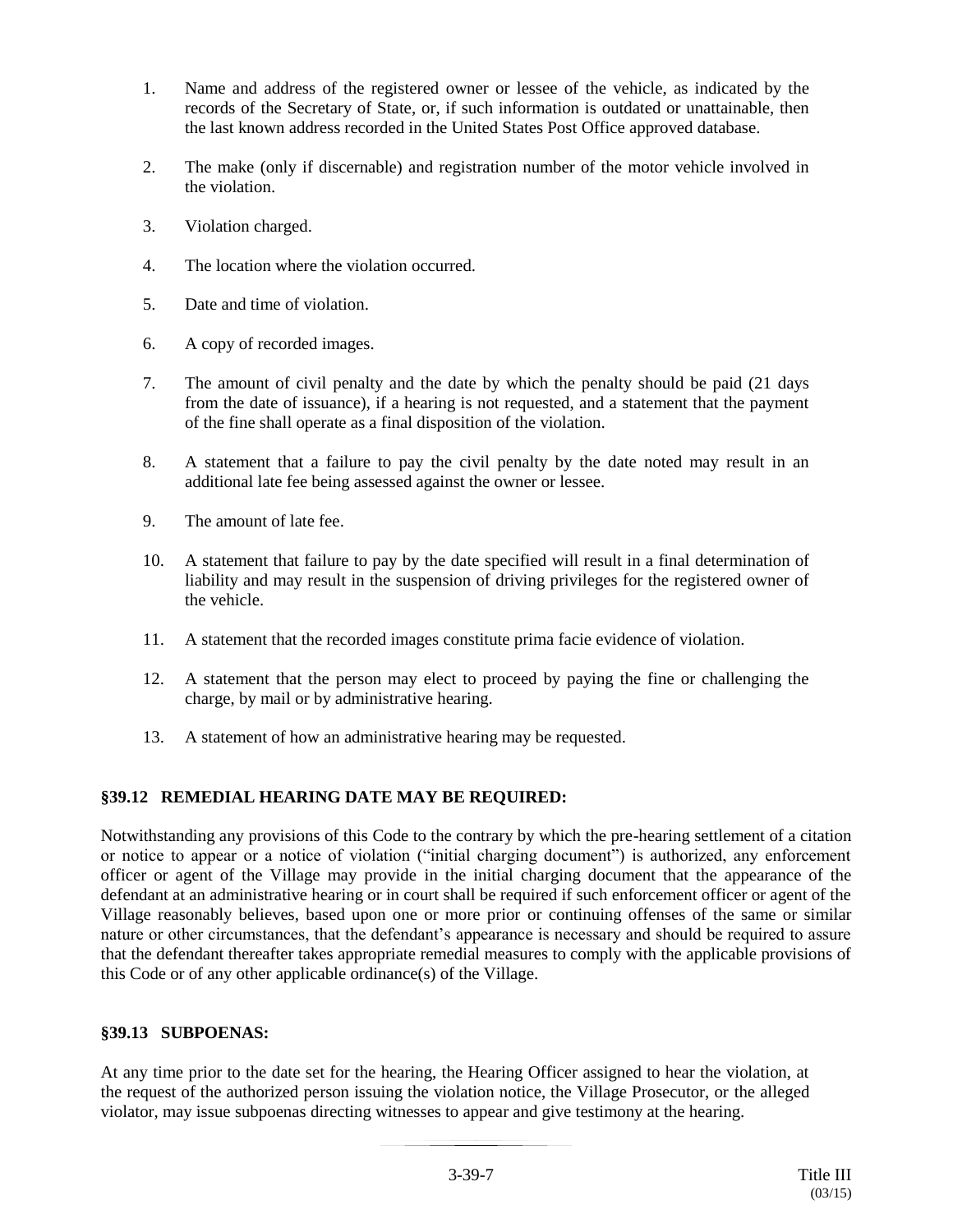#### **§39.14 CONTINUANCES:**

No continuances shall be authorized by the Hearing Officer in proceedings under this Chapter except in cases where a continuance is absolutely necessary to protect the rights of the alleged violator. Lack of a defendant's preparation shall not be grounds for granting a continuance. Inconvenience or nonattendance at work shall not be grounds for granting a continuance. Any continuance authorized by a Hearing Officer under this Chapter shall not exceed the next scheduled date for the Hearing Officer to hear Village cases.

# **§39.15 HEARING AND EVIDENCE:**

- A. At the hearing, a Hearing Officer shall preside, shall hear testimony, and shall accept any evidence relevant to the existence or non-existence of a Village Code violation. The strict rules of evidence applicable to judicial proceedings shall not apply to hearings authorized by this Chapter.
- B. The case for the Village may be presented by an attorney designated by the Village President or by any other Village employees, except that the case for the Village shall not be presented by the Hearing Officer or by an employee or member of the Village's Ordinance Enforcement Hearing Department. The case for the alleged violator may be presented to the alleged violator, his or her attorney, or any other agent or representative of the defendant, except that any corporation or limited liability company shall be represented by an attorney.
- C. If on the date set for hearing the alleged violator or his or her attorney fails to appear, the Hearing Officer may find the alleged violator in default and shall proceed with the hearing and accept Plaintiff's evidence relevant to the existence of the alleged violation.
- D. Upon the Hearing Officer's finding that the alleged violator is in default and/or guilty of or liable for the alleged violation(s), the Ordinance Enforcement Administrator shall send, or cause to be sent, notice thereof by first class mail, postage prepaid, to the violator who received the notice of the alleged ordinance violation(s); or, in the case of a violation of the Village's Automated Traffic Control System, if any, such notice shall be sent to the registered owner or operator of the cited vehicle at the address as is recorded with the Secretary of State, and, in the case of a leased vehicle, shall also be sent to the lessee of the cited vehicle at the address last known to the lessor of the cited vehicle at the time of the lease. Service of notices sent in accordance herewith shall be complete as of the date of deposit in the United States mail.

# **§39.16 FINDINGS, DECISION AND ORDER:**

- A. At the conclusion of the hearing, the Hearing Officer shall make a determination on the basis of the evidence presented at the hearing as to whether or not a Code violation exists. The determination shall be in writing and shall be designated as the Hearing Officer's findings, decision, and order. The findings, decision and order shall include:
	- 1. The Hearing Officer's findings of fact;
	- 2. A decision of whether or not a Code violation exists based upon the findings of fact; and
	- 3. An order that states the sanction or dismisses the case if a violation is not proven.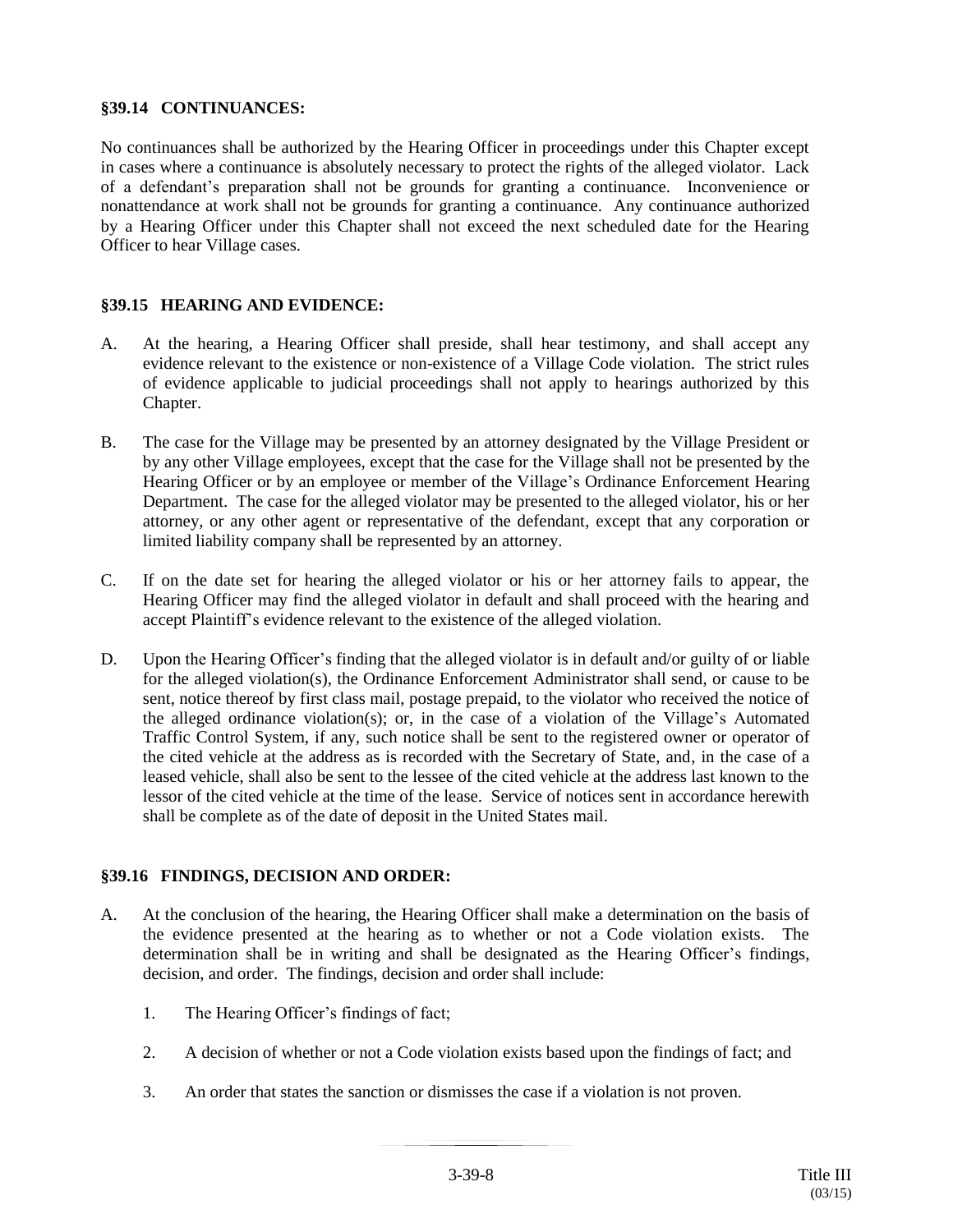- B. Except as otherwise provided by this Code or Illinois statutes, a fine or monetary sanction for a violation heard under the provisions of this Chapter shall not be less than \$100.00 and shall not exceed \$750.00 for each and every violation, and each day each violation exists or continues shall constitute a separate offense.
- C. As part of the disposition of any notice of violation, the Hearing Officer shall be authorized to enter an Order of Supervision and, in addition to other applicable penalties and charges, may order the defendant to perform community service and/or to participate in remedial classes or counseling.
- D. A copy of the Hearing Officer's findings, decision, and order shall be served on the violator within 5 days after it is issued. Service of the findings, decision and order shall be by first class mail as provided for instituting Code hearing proceedings. Payment of any penalty or fine and the disposition of fine money shall be in the same manner as set forth in the Village Code.

## **§39.17 DEBT DUE VILLAGE:**

Any order to comply, or for a fine, other sanction, or costs imposed, or part of any fine, other sanction, or costs imposed, remaining unpaid or uncompleted after the exhaustion of, or the failure to exhaust, judicial review procedures under the Administrative Review Law shall be a debt due and owing the Village and, ,as such, may be collected and enforced in accordance with applicable Illinois law.

## **§39.18 ENFORCEMENT IN THE CIRCUIT COURT:**

After expiration of the period within which judicial review under the Administrative Review Law may be sought for a final determination of the Code violation, upon authorization of the Corporate Authorities of the Village, the Village Attorney may commence a proceeding in the Twenty-Second Judicial Circuit Court of McHenry County, Illinois for purpose of obtaining a judgment on the findings, decision, and order. Nothing in this section shall prevent the Village from consolidating multiple findings, decisions, and orders against a person in such a proceeding. Upon commencement of the action, the Village shall file a certified copy of the findings, decision, and order, which shall be accompanied by a certification that recites facts sufficient to show that the findings, decision, and order was issued in accordance with State law and the applicable Village ordinance. Service of the summons and a copy of the petition may be by any method provided for by Section 2-203 of the Code of Civil Procedure or by certified mail, return receipt requested, provided that the total amount of fines, other sanctions, and costs imposed by the findings, decision, and order in such case does not exceed \$2,500.00. If the Court is satisfied that the findings, decision, and order was entered in accordance with the requirements of State law and the applicable Village ordinance and that the violator had an opportunity for a hearing and for judicial review:

- A. The Court shall render judgment in favor of the Village and against the violator for the amount indicated in the findings, decision and order, plus costs. The judgment shall have the same effect and may be enforced in the same manner as other judgments for the recovery of money.
- B. The Court may also issue any other orders that are requested by the Village to enforce the order of the Hearing Officer to correct a Code violation.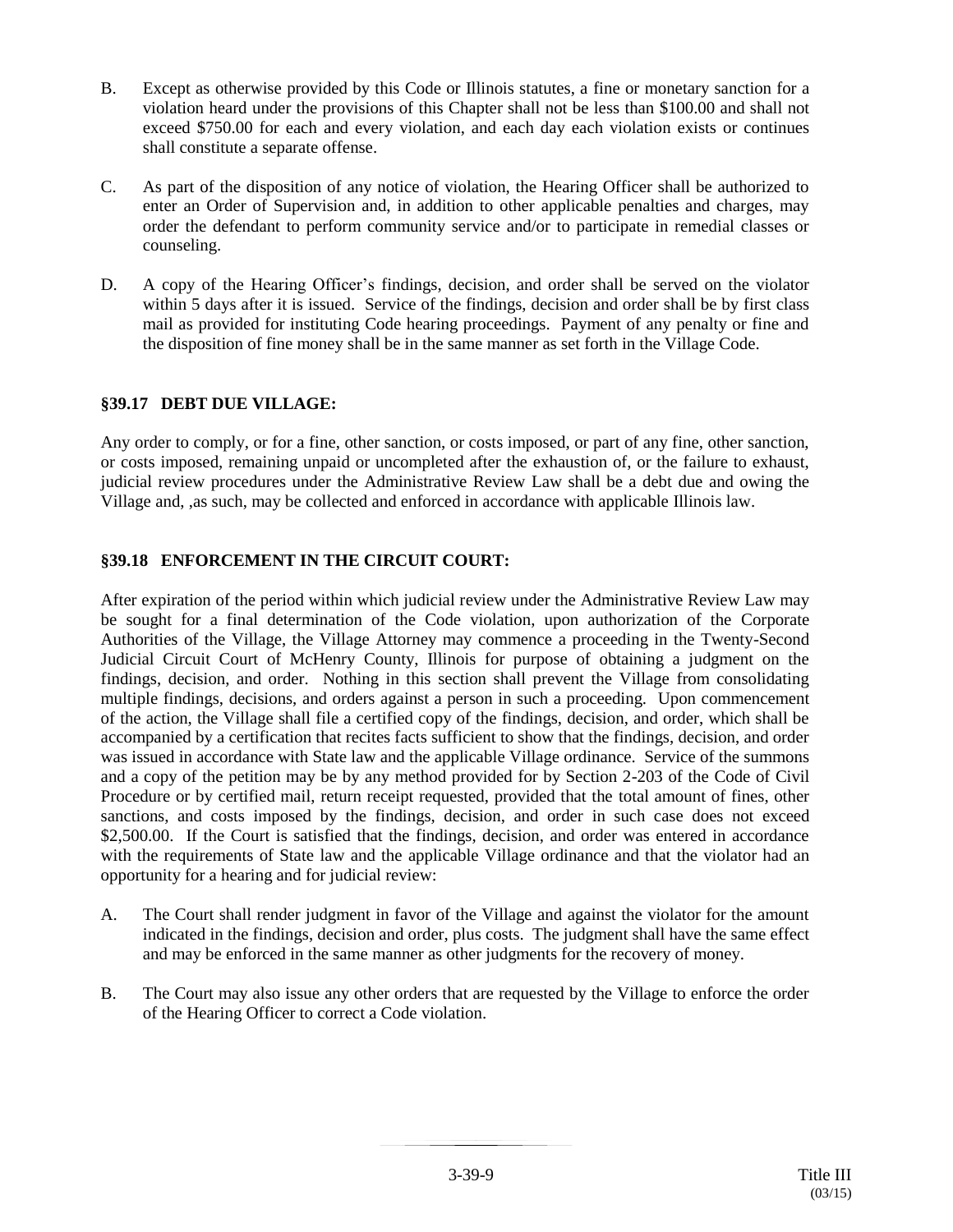## **§39.19 DRIVER'S LICENSE SUSPENSION:**

A notice of impending suspension of a person's driver's license shall be sent to any violator determined to be liable for the payment of any fine or penalty that remains due and owing on 10 or more vehicular standing or parking regulation violations:

- A. The notice shall state that the failure to pay the fine or penalty owing within 45 days of the date of the notice will result in the Village notifying the Secretary of State that the person is eligible for initiation of suspension proceedings under 625 ILCS 5/6-306.5, incorporated herein by reference.
- B. The notice of impending driver's license suspension shall be sent by first class mail, postage prepaid, to the address recorded with the Secretary of State.
- C. A warning that failure to pay the fine and any penalty due and owing the Village within the time specified may result in proceeding with collection procedures in the same manner as a judgment entered by any court of competent jurisdiction.
- D. A warning that the vehicle owned by the person and located within the Village may be immobilized and impounded for failure to pay fines or penalties for 10 or more vehicular standing or parking regulation violations.

#### **§39.20 JUDICIAL REVIEW:**

The findings, decision, and order of the Hearing Officer shall be subject to review in the Twenty-Second Judicial Circuit Court of McHenry County, Illinois. The provisions of the Illinois Administrative Review Law, as amended, and the rules adopted pursuant thereto, as amended, shall apply to and govern every action for the judicial review of the findings, decision, and order of the Hearing Officer under this Chapter.

## **§39.21 GENERAL FINE FOR ANY VIOLATION OTHER THAN THOSE CONCERNING STANDING, PARKING OR CONDITION OF VEHICLES:**

Under this Chapter for violation of any Village ordinance other than a violation concerning the standing, parking or condition of vehicles, and other than for violation of regulations designating and regulating spaces for handicapped parking, fines and penalties shall be as set forth in Section 10.99 of this Village Code, as amended from time to time by the Corporate Authorities of the Village.

## **§39.22 FINES FOR VIOLATIONS CONCERNING STANDING, PARKING OR CONDITION OF VEHICLES OTHER THAN HANDICAPPED PARKING:**

Under this Chapter for violation of any provision of an ordinance concerning the standing, parking or condition of vehicles; or any compliance violation; or, violation of any other Village ordinance regulating, restricting or prohibiting the standing or parking of motor vehicles along the streets, byways, alleyways, regulated parking lots or such other locations as may be control by off-street parking agreements, located within the geographical boundaries of this Village, other than for handicapped parking, the fine shall be as set forth in Section 10.99 of this Village Code, as amended from time to time by the Corporate Authorities of the Village.